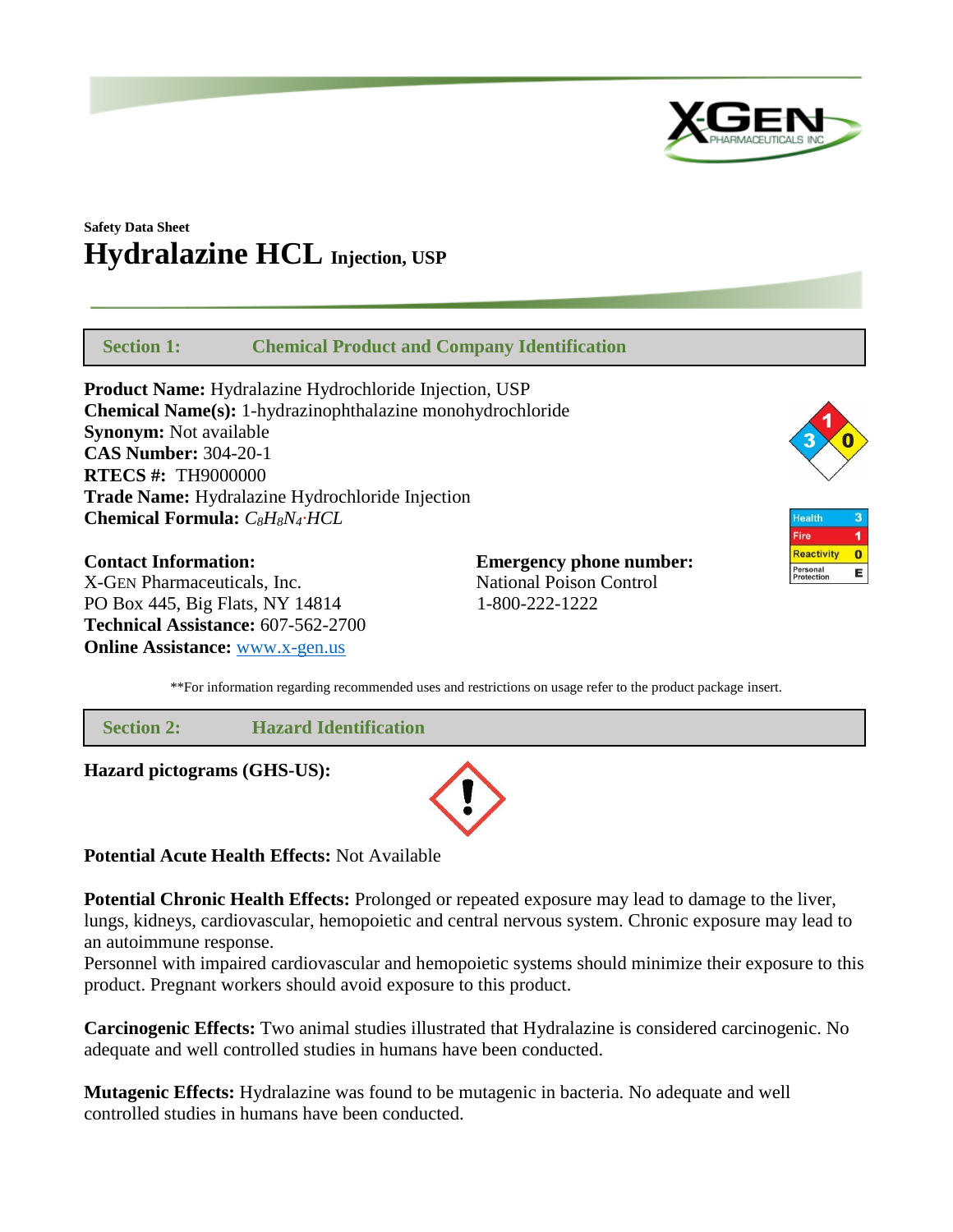# **Teratogenic Effects:** Not available

**Developmental Toxicity:** Based on animal test data, Hydralazine is considered a teratogen. No adequate and well controlled studies in humans have been conducted.

#### **Adverse effects:** Not available

| <b>Section 3:</b>            | <b>Composition and Information on Ingredients</b> |                |                               |
|------------------------------|---------------------------------------------------|----------------|-------------------------------|
| <b>Principle Components:</b> |                                                   |                |                               |
| <b>Name</b>                  |                                                   | $CAS \#$       | % by Weight                   |
|                              | Hydralazine HCL USP                               | $304 - 20 - 1$ | 2.0%                          |
|                              | Propylene Glycol USP                              | $57 - 55 - 6$  | 10.36%                        |
|                              | Hydrochloric Acid NF                              | 7647-01-0      | As needed to adjust to pH 3.6 |
|                              | Sodium Hydroxide NF                               | 1310-73-2      | As needed to adjust to pH 3.6 |
|                              | Water for Injection USP                           | 7732-18-5      | QS to 1 ml                    |
| <b>Section 4:</b>            | <b>First Aid Measures</b>                         |                |                               |

General: Remove from exposure. Remove contaminated clothing. For treatment advice, seek guidance from an occupational health physician or other licensed health-care provider familiar with workplace chemical exposure. If person is not breathing give artificial respiration. If breathing is difficult give oxygen. Obtain medical attention.

**Inhalation:** This product is not likely to be hazardous by inhalation. May cause irritation of the upper and lower respiratory tract. Remove person to fresh air. Remove contaminated clothing. Seek medical attention immediately.

**Skin contact:** In case of contact, immediately wash skin with plenty of water. Gently and thoroughly wash the contaminated skin with cold running water and non-abrasive soap. Remove contaminated clothing and shoes. Wash clothes and thoroughly clean shoes before reuse. Seek medical attention immediately.

**Eye contact:** Check for and remove any contacts lenses. Immediately flush eyes with plenty of water for at least 15 minutes, keep eyelids open. May use cold water. Seek medical attention immediately.

**Ingestion:** Ingestion of product may cause irritation, nausea and diarrhea. May cause irritation of the gastrointestinal tract. DO NOT induce vomiting. Rinse mouth out with water. If large quantities of this material are swallowed, call physician immediately. Loosen tight clothing such as tie, collar and/or belt. Seek medical attention immediately.

**Notes to physician:** Exposure to this product may result in headache, nausea, vomiting, diarrhea, palpitations, tachycardia, hypotension and flushing of the skin. Seek product package insert for complete information.

**Overdose Treatment:** Treat overdose symptomatically.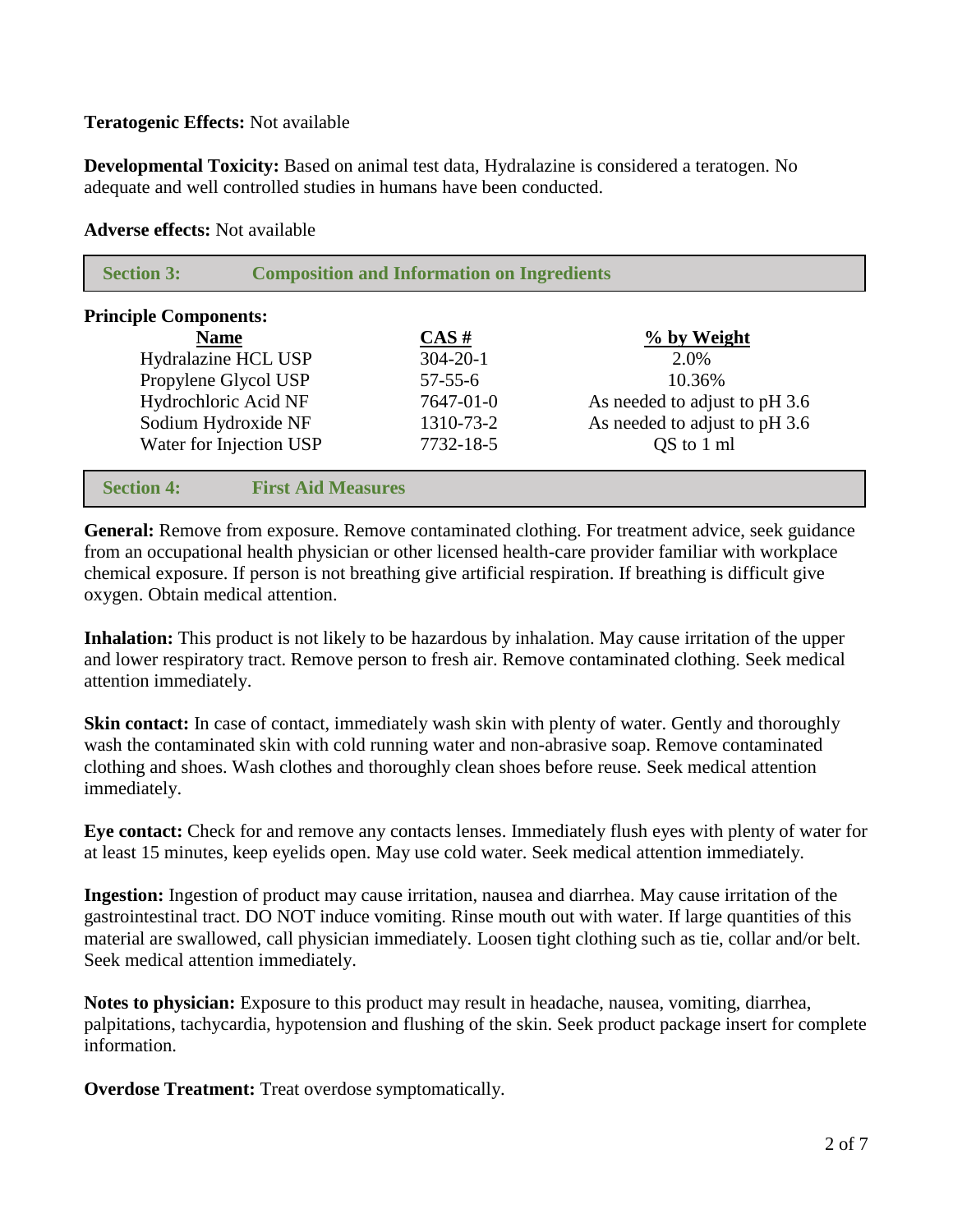# **Section 5: Fire Fighting Measures**

**Flammability of the product:** Not established.

**Combustion Products:** When heated, Hydralazine solution thermally decomposes to form toxic vapors.

**Unusual Fire and Explosion Hazards:** This product may decompose and produce irritating fumes and toxic gases. Thermal decomposition may result in the emission of hazardous combustion products such as: carbon dioxide, carbon monoxide, nitrogen oxides and halogenated compounds.

### **Extinguishing Media and Instruction:**

**Small fire:** Use DRY chemical powder. **Large fire:** Use water spray, fog or foam, dry chemical or Carbon Dioxide  $(CO_2)$ . Caution:  $CO_2$  will displace air in confined spaces and may cause an Oxygen deficient atmosphere. DO NOT use water jet.

**Protective equipment & precautions for firefighters:** As with all fires, evacuate personnel to a safe area. Firefighters should wear self-contained breathing apparatus (SCBA) and full urn out gear (Bunker gear). Cool containers with water spray and use caution when approaching.

#### **Special remarks on fire hazard:** Not available

**Special remarks on explosion hazard:** Not available

 **Section 6: Accidental Release Measures**

#### **Release to land:**

**Small spill:** Absorb material with suitable materials such as clay absorbent or absorbent pads for aqueous solutions. Use appropriate tools to put the spilled solid in a convenient waste disposal container. Finish cleaning by spreading water on the contaminated surface and dispose of according to local, state, and federal regulations.

**Large spill:** Vacuum spillage with a vacuum cleaner having a high efficiency particulate (HEPA) filter, or absorb liquid with clay absorbent, absorbent pads or paper towels. Use plastic tools to scoop up, sweep or containerize spilled material. Use plastic drums to contain spilled materials. Wipe working surfaces to dryness, and then wash with soap and water. Collect in suitable container for disposal. For proper waste disposal, see section 13 of the SDS.

#### **Release to air:** Not available

**Release to water:** This material is not considered a water pollutant. However, it is recommended to prevent spilled or leaking material from entering waterways. Refer to local water authority; drain disposal is not recommended.

**Protective equipment:** Keep unnecessary personnel away. Wear approved respiratory protection, chemical safety goggles, chemically compatible gloves and protective clothing such as protective coveralls and shoe covers for spills.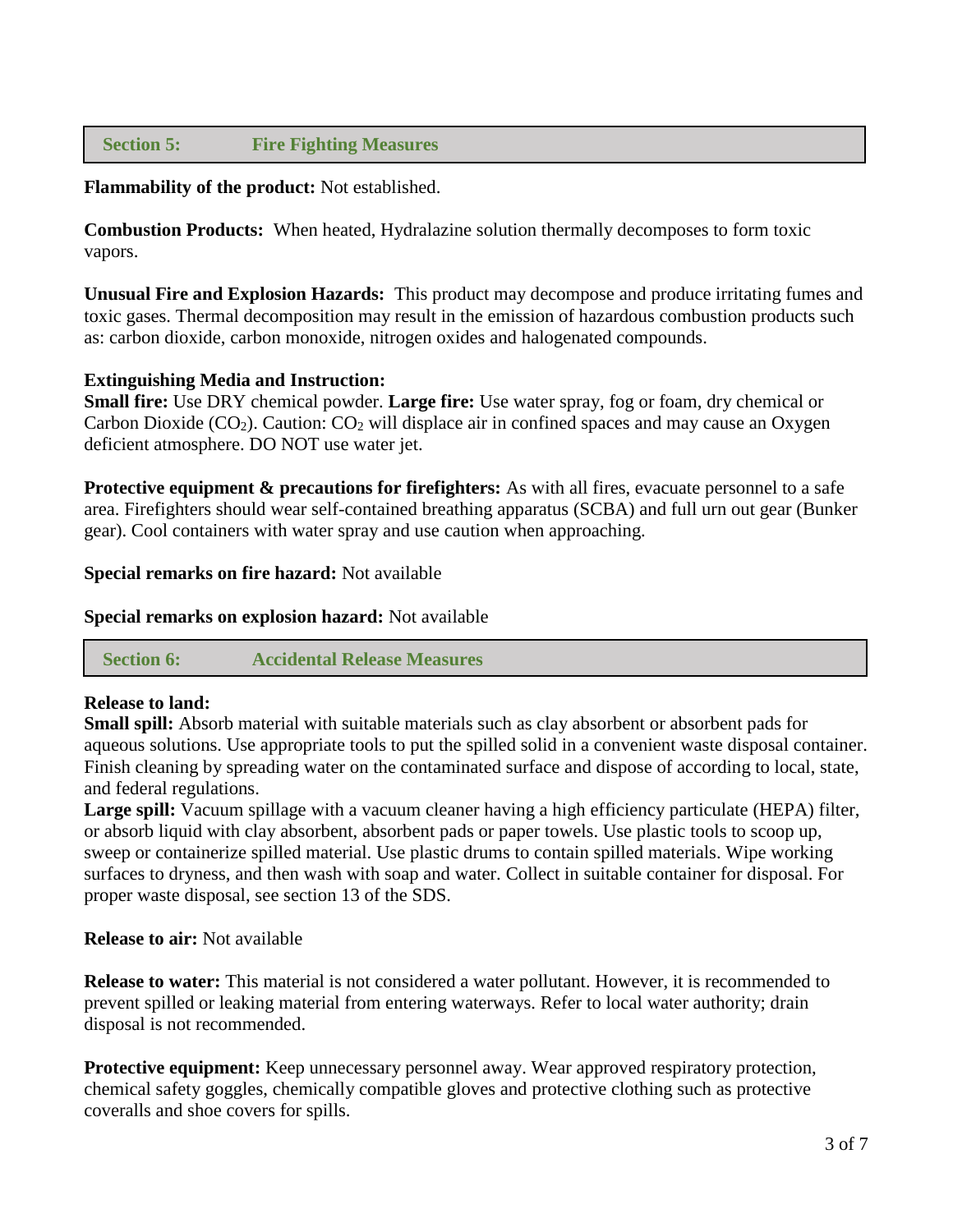# **Section 7: Handling and Storage**

**Handling:** As a general rule, when handling Hydralazine HCL Injection, avoid all contact and inhalation of mists and/or vapors associated with the material. Avoid contact with skin, eyes, or clothing. Do not mix with other drugs. Use in a well ventilated area. Wash thoroughly after handling.

Keep locked up. Keep away from heat, sources of ignition. Empty containers pose a fire risk, evaporate the residue under a fume hood. Ground all equipment containing material. DO NOT ingest. Avoid contact with skin. Wear suitable protective clothing in case of insufficient ventilation. If you feel unwell, seek medical attention and show label when possible. Use only in accordance with directions.

**Storage:** Keep container dry and tightly closed. Keep container in a cool, dry, well ventilated area. Controlled room temperature should be 20 - 25°C (68 - 77°F). Refer to label instructions to ensure product integrity.

# **Incompatibilities:** Reactive with oxidizers.

```
 Section 8: Exposure Controls / Personal Protection
```
**Engineering controls:** No special ventilation requirements. May use process enclosure, local exhaust ventilation, or other engineering controls to keep airborne levels below recommended exposure limits. If user operations generates fume or mist, use ventilation to keep exposure to airborne contaminants below the exposure limit.

**Personal protection:** Splash goggles. Lab coat. Nitrile or latex gloves. Respirator. Be sure to use an approved/ certified respirator or equivalent. **In case of large spill:** Wear ANSI approved splash goggles. Full suit. Respirator. Boots. Nitrile or latex gloves. A self-contained breathing apparatus should be used to avoid inhalation of the product. Suggested protective clothing might not be sufficient; consult a specialist BEFORE handling this product.

**Respiratory protection:** Under normal use, respirators are not required. When required, use NIOSH approved air purifying respirator with combination P-100/organic vapor/acid gas cartridges. Personnel wearing respirators should be fit tested and approved for respirator use, under OSHA Respiratory Protection Standard 29 CFR 1910.134.

| <b>Exposure Guidelines</b> | <b>OSHA PEL</b>               | <b>ACGIH TLV</b>               |
|----------------------------|-------------------------------|--------------------------------|
| Hydralazine HCL USP        | Not Listed                    | Not Listed                     |
| Propylene Glycol USP       | Not Listed                    | Not Listed                     |
| Hydrochloric Acid NF       | 5 parts per million - Ceiling | 2 parts per million - Ceiling  |
| Sodium Hydroxide NF        | 2 milligrams/cubic meter $-$  | $2$ milligrams/cubic meter $-$ |
|                            | 8hr TWA                       | Ceiling                        |
| Water for Injection USP    | Not Listed                    | Not Listed                     |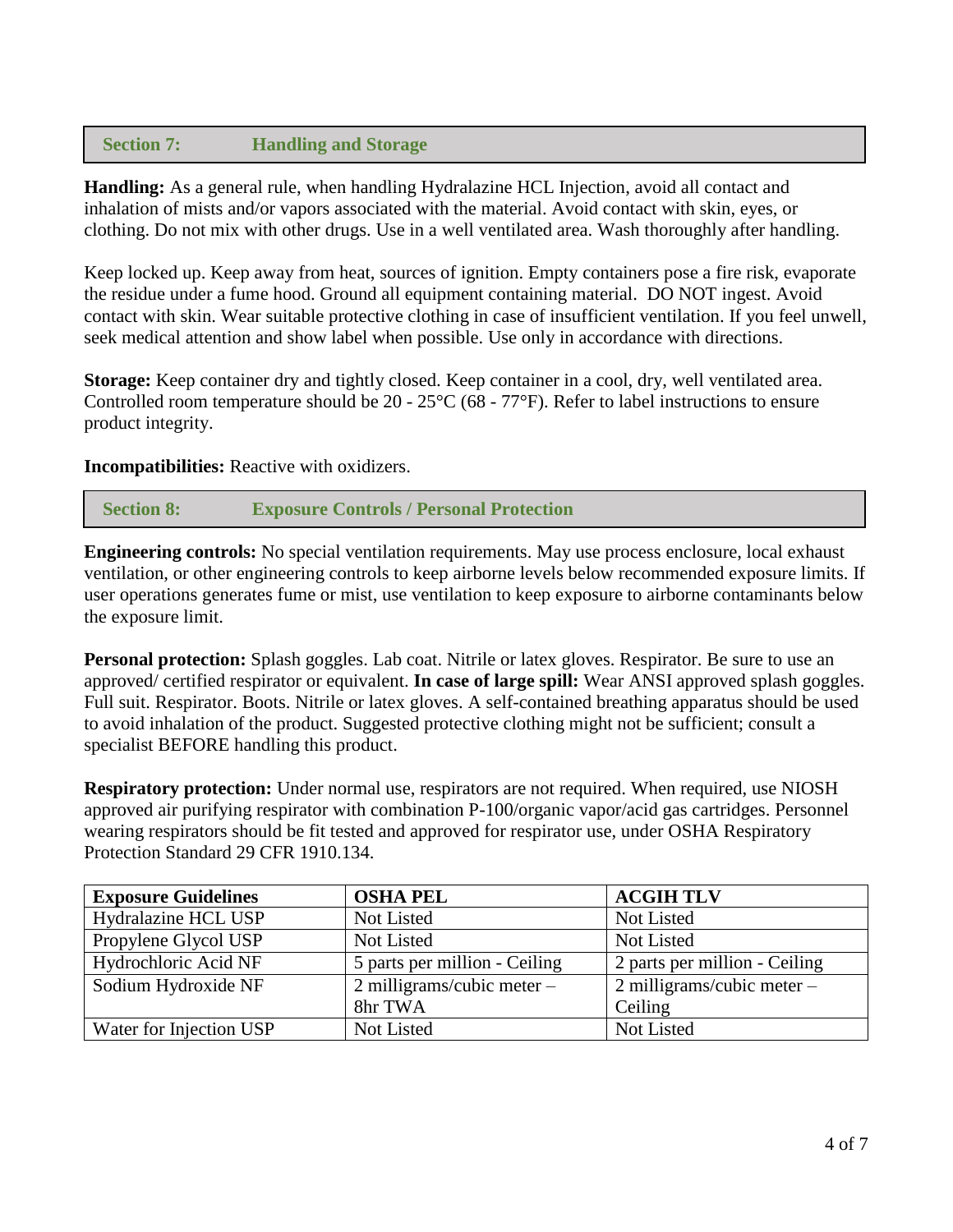# **Section 9: Physical and Chemical Properties**

**Physical appearance:** Liquid **Color:** Clear, colorless to slightly yellow solution **Molecular Weight:** 196.64 g/mole **Taste:** Not available **Odor:** Characteristic odor (i.e. parabens) **Odor Threshold:** Not available **pH:** 3.4 to 4.4 **Melting Point:** Not available **Freezing Point:** Below 32 ˚F **Boiling Point:** ~ 230˚F **Flash Point:** Not available **Evaporation rate:** Not available **Flammability:** Not available **Upper Flammable Limit:** Not available **Lower Flammable Limit:** Not available **Vapor Pressure:** Not available **Vapor Density:** Not available **Relative density:** Not available **Partition Coefficient:** Not available **Auto-Ignition Temperature:** Not available **Decomposition Temperature:** Not available **Viscosity:** Not available **Dispersion Properties:** Not available **Solubility:** Soluble in water **Specific Gravity:** ~ 1.0

 **Section 10: Stability and Reactivity**

**Reactivity:** Not available

**Chemical stability:** The product is stable.

**Conditions to avoid:** Do not mix with other drugs. Avoid heat, light and humidity. Keep away from flames, thermally decomposes to form toxic vapors.

**Incompatible materials:** Reactive with oxidizers.

**Possibility of hazardous reaction:** Hazardous polymerization will not occur.

**Hazardous decomposition products:** Carbon Monoxide, Carbon Dioxide, Halogenated Compounds and Nitrogen Oxides may be released by thermal decomposition.

**Corrosivity:** Non-corrosive in presence of glass.

**Polymerization:** Will not occur.

 **Section 11: Toxicological Information**

**Routes of exposure:** Eye contact, skin contact, inhalation and ingestion.

### **Symptoms:**

**Short term:** Slightly hazardous in case of skin contact (irritant). Product is considered a skin sensitizer. Long term: Very hazardous in case of skin contact (permeator), ingestion or inhalation. This substance is toxic to lungs and the nervous system.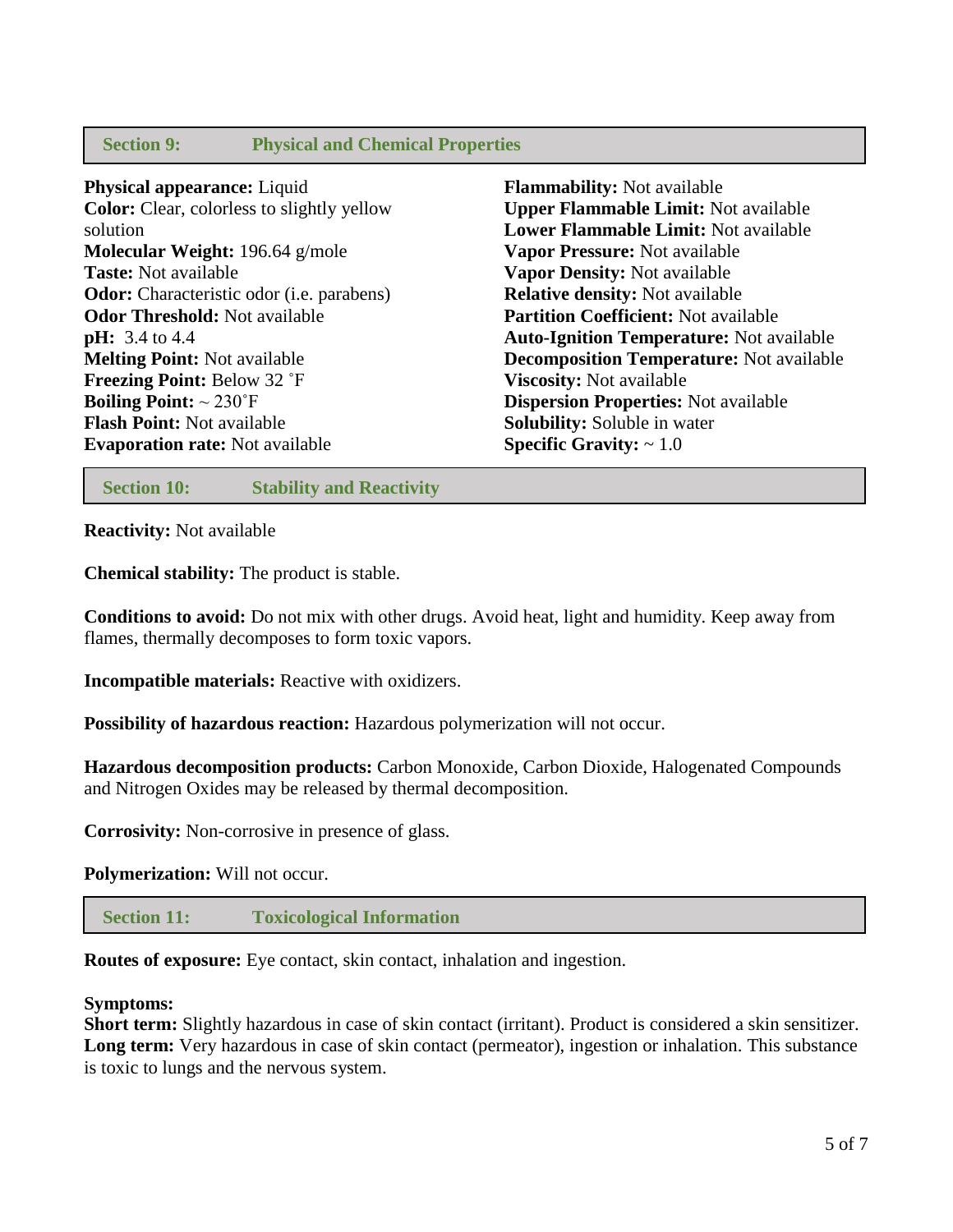**Reproductive toxicity:** No adequate and well controlled studies in humans or animals regarding the reproductive effects of Hydralazine have been conducted.

## **FDA Pregnancy Category:** C

**Acute Effects: Oral Rat:** LD<sub>50</sub>: 280 mg/kg **Oral Mouse:** LD<sub>50</sub>: 188 mg/kg **IV Rat:**  $LD_{50}$ : 34 mg/kg **IV Mouse:**  $LD_{50}$ : 71 mg/kg **Intraperitoneal Mouse:** LD<sub>50</sub>: 83 mg/kg **Dermal:** LD<sub>50</sub>: No data available

**Measures of toxicity:** Not available

**Additional reproductive health and toxicity data is available from the National Institute for Occupational Safety and Health (NIOSH) and/or Registry of Toxic Effects of Chemical Substance (RTECS).**

# **Section 12: Ecological Information**

**Ecotoxicity:** Not available

### **Bioaccumulation potential:** Not available

**Products of biodegradation:** Possibly hazardous short term degradation products are not likely. However, long term degradation products may arise.

**Toxicity of the products of biodegradation:** The products of degradation are more toxic.

 **Section 13: Disposal Information**

**Waste classification:** Hazardous

**Waste from residues/unused products:** Do not mix with other substances. Dispose of waste in accordance with all applicable federal, state and local laws.

**Waste Disposal:** Dispose of waste in accordance with all applicable federal, state and local laws.

 **Section 14: Transport Information**

**DOT Classification:** Not considered a DOT regulated material – non-hazardous for shipment. **UN Number:** Not available **UN Shipping name:** Not available **Transport hazard class:** Not available **Packing Group:** Not available **Environmental hazard:** Not available **Transport in bulk:** Not available **Special precautions needed with transport:** Not available